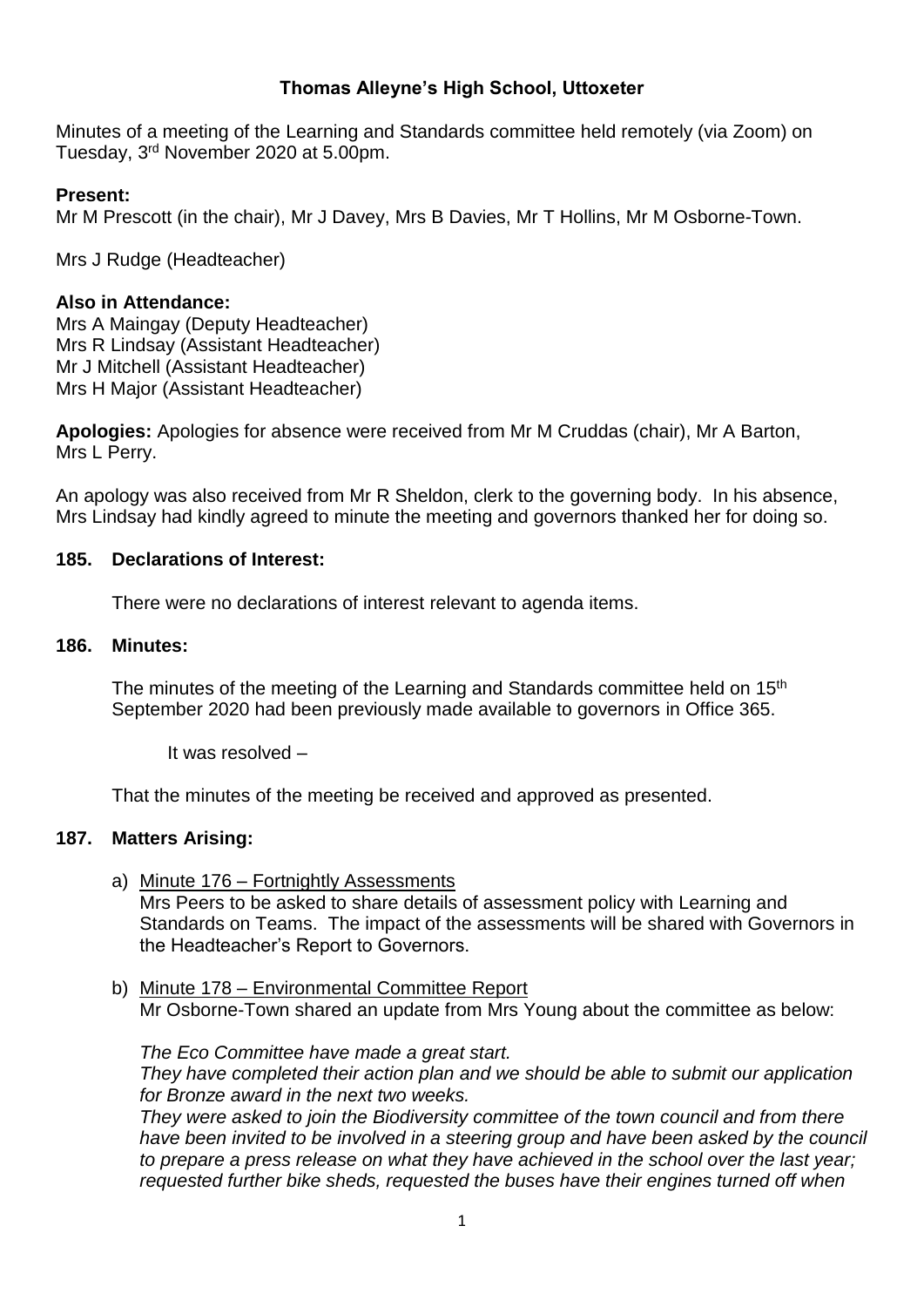*dropping off and picking up students from school, requested an environmental area for wildlife within the school grounds and to have identified an area of land for tree planting. All of these points work towards the Bronze award and also the creation of a notice board within school to keep students and staff updated.*

c) Minute 179 – Health and Safety

Mrs Rudge explained approaches to wearing masks in toilet spaces and around school. It was agreed that staff would encourage students to wear masks rather than making it compulsory unless further guidance was received from the DfE.

## **188. Teaching and Learning update:**

Mrs Lindsay gave an update on the arrangements for virtual learning and a report was presented which summarised actions from September. This included CPD sessions, approaches to pedagogy, planning work for absent students and how staff can teach remotely if they are isolating. Learning walks for compliance and monitoring of teaching and learning were also explained. Mrs Lindsay explained the NQT programme which was currently underway.

Discussion explored how cameras are being used in classrooms and the two video packages for staff training on Teams provided by Mr Pollitt and Mr Cartwright. Additionally, discussion considered changes to methodologies in classroom teaching to take into account reducing reliance on paper and text books and favouring PP, although some new opportunities were being presented with technology to support live plenaries and AfL.

Questions were asked about whether student voice had identified any issues with specific subjects and Mrs Rudge suggested that a Google form be used with HOD to determine where the gaps were in learning and if further support was needed. Further questions were asked about staff well-being and Mrs Rudge explained that staff were affected in different ways and this was monitored by SLT.

Mrs Maingay explained that more information had been provided about the National Tutoring Programme and 40 students would be identified in each subject below to receive support:

English, Maths, Science, History, MFL.

It was resolved –

- i) That governors thank the headteacher and members of the senior team for their work to date.
- ii) That the Teaching and Learning team present information about departments and gaps in learning.
- iii) A matter arising on National Tutoring Programme will be added to the agenda for the next meeting.

# **189. Covid impact on Teaching and Learning.**

Mrs Rudge presented the student absence summary. The autumn term has an average of 93% attendance and that 3.5% of attendance had been affected by Covid-19. Mrs Rudge presented a tracking document which is updated daily by the Admin Team, and which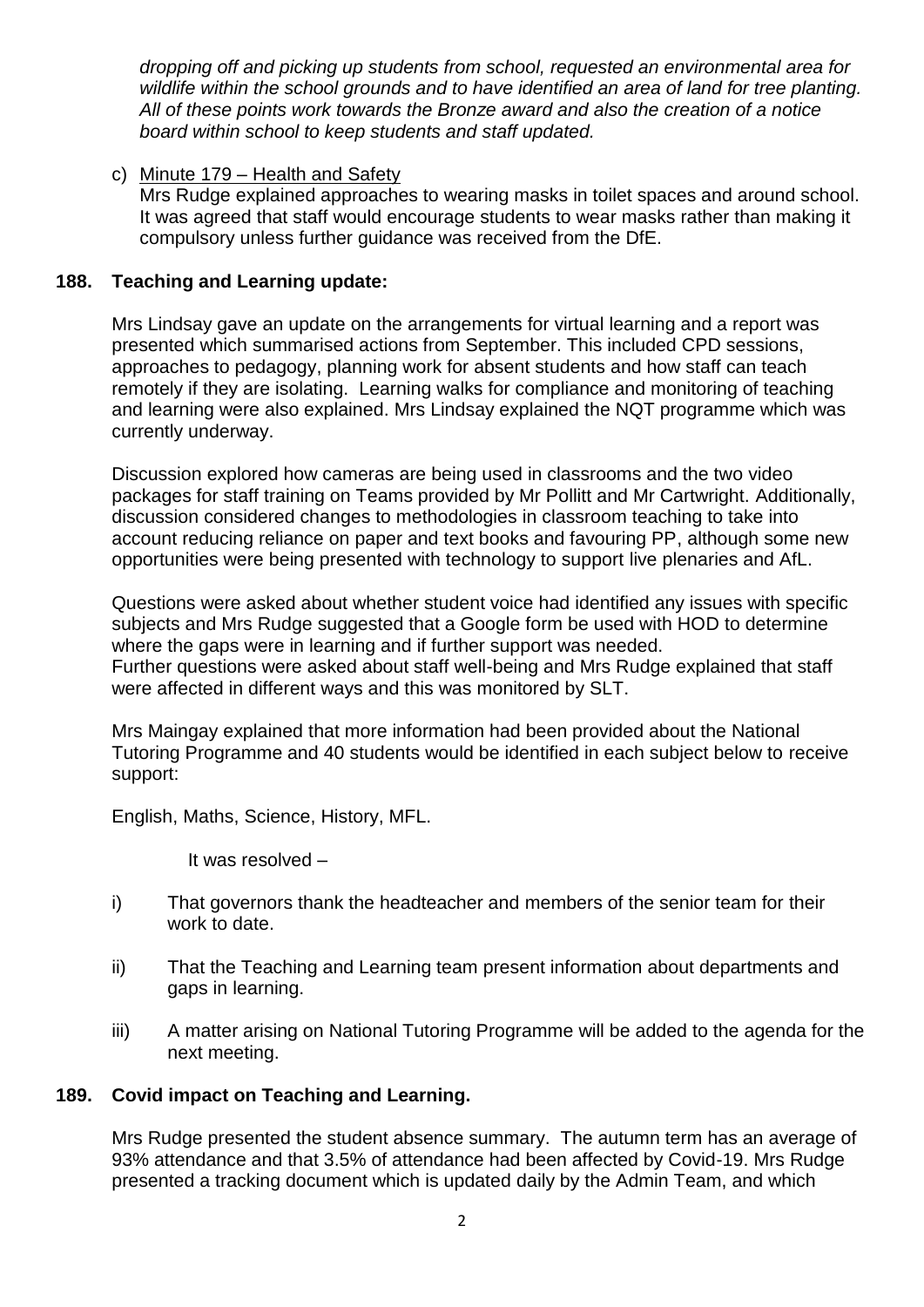highlighted that, on average, 36 students are affected each day. 29 members of staff have isolated since the start of term and there have been 3 positive cases (2 on site)

## **190. Post-16 update – initial assessments:**

Mrs Dodd presented the Y13 tracker and explained that HODs had evaluated student engagement and attainment at the end of the summer term; progress prior to and during remote learning. Students were RAG rated and safeguarding concerns were also noted. 117/134 – 87% graduated to Y13. Interventions for the red and amber groups were explained.

Mrs Dodd explained that Y12 had started taster sessions during remote learning in April 2020. The sixth form attainment on entry is lower than in previous years due to the CAG process in the summer. FFT targets are to be used for the current Y12 and will be available in the next two weeks.

It was resolved –

That Mrs Dodd be thanked for her work on this analysis.

#### **191. Pastoral update:**

Mrs Major presented the Ross House update, explaining some changes to systems of recording callouts, SEMH support, meetings with external agencies and that 4 students have had repeat exclusions. She explained a range of strategies that were used to support student in these cases. Mrs Rudge explained the context of one student who was currently home educated, however, the details of this student were anonymised.

It was resolved –

That Mrs Major be thanked for her report on Ross House and that governors thank her for the work she was doing.

#### **192. Safeguarding update:**

Mrs Maingay presented trends analysis on the safeguarding report, she explained that some face to face work was in place over the summer and that interventions are in place for specific students. 93 concerns have been recorded since the return to school, mostly with regards to anxiety, mental health and emotional issues. She highlighted that the SSAs have undertaken further training to support the mental health of students.

It was resolved –

That governors thank Mrs Maingay for her work on this with the Safeguarding Board.

#### **193. Policy Review:**

The following policies had been previously made available in Office 365 and the headteacher confirmed that most policies were as previously approved and with minor alterations highlighted:

- Attendance and Punctuality policy
- Peer on Peer Abuse and Youth Sexual Imagery policy